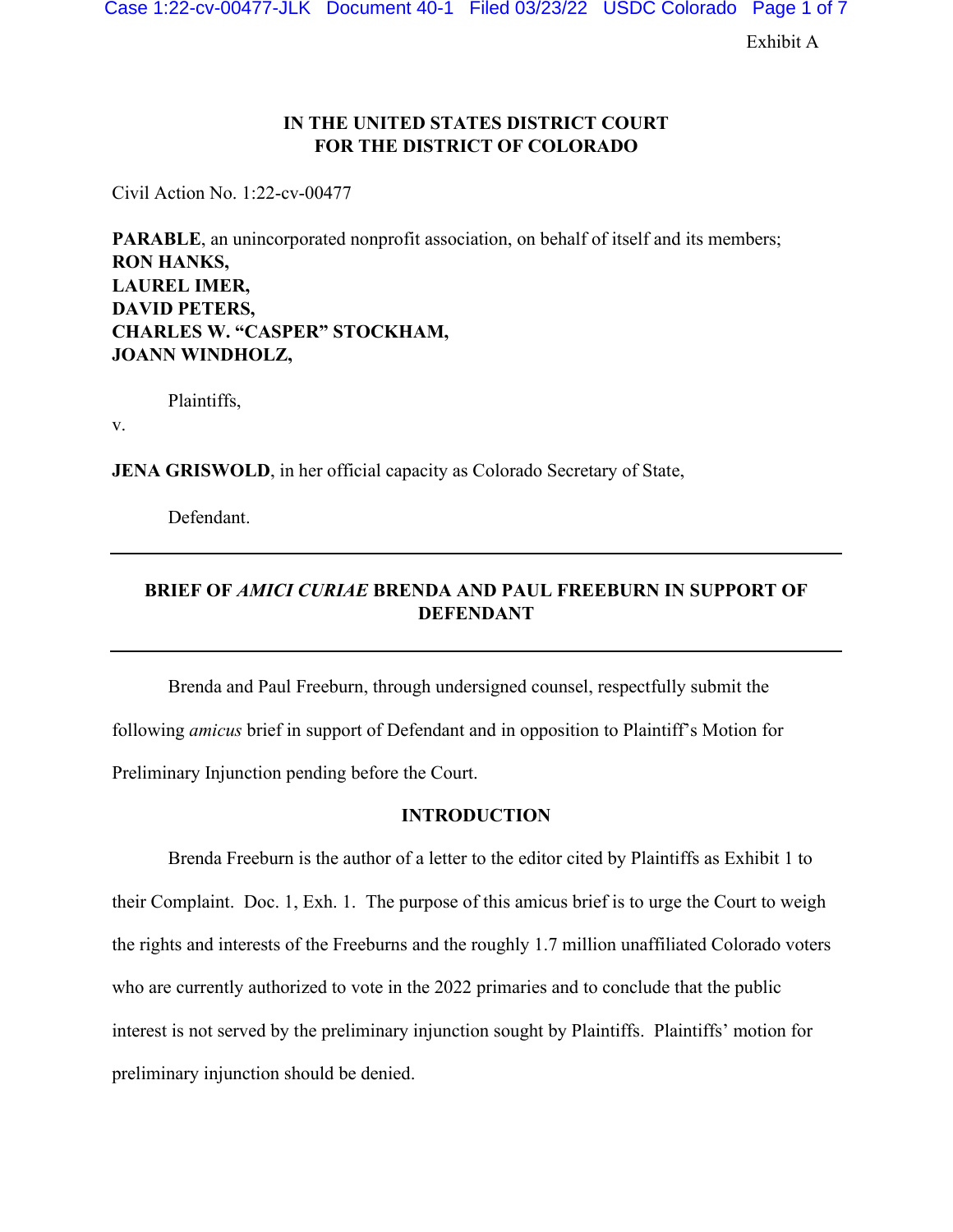The Freeburns are residents of Gunnison, Colorado. Prior to the passage of Proposition 108, Ms. Freeburn typically registered to vote as a Republican and Mr. Freeburn typically registered to vote as a Democrat. In 2017, the Freeburns registered as unaffiliated in reliance on the passage of Proposition 108. They have maintained their unaffiliated status since 2017.

Since the passage of Proposition 108, the Freeburns have voted in semi-open primary elections of one or the other major party as unaffiliated voters. As taxpaying citizens of Colorado, they enjoy their unaffiliated status, which allows them to vote in one of the major party semi-open primaries without being required to file with the state repeatedly to restore unaffiliated status.

The Freeburns are not party "raiders". They hold no motive other than their desire to exercise their legal right to vote in the upcoming primary. The Freeburns have been unaffiliated voters for five years since 2017. By contrast, Plaintiffs waited 5 months since the Republican State Central Committee voted not to opt out of a primary and voted to authorize litigation. *See*  Doc. 26, Stip. of Facts at ¶ 1. At this late hour, Plaintiffs request that this Court re-write Colorado statutory law and restructure the primary election process in ways that are wholly unclear. The consequences of overturning the statutes implementing Proposition 108 surely will be detrimental to the unaffiliated voters state-wide who rely on the existing process as enacted by Proposition 108.

Preliminary injunctions that upend the status quo are disfavored. Under the law governing preliminary injunctions, the Court should give great weight to the rights currently held by the Freeburns and other unaffiliated voters in determining whether a preliminary injunction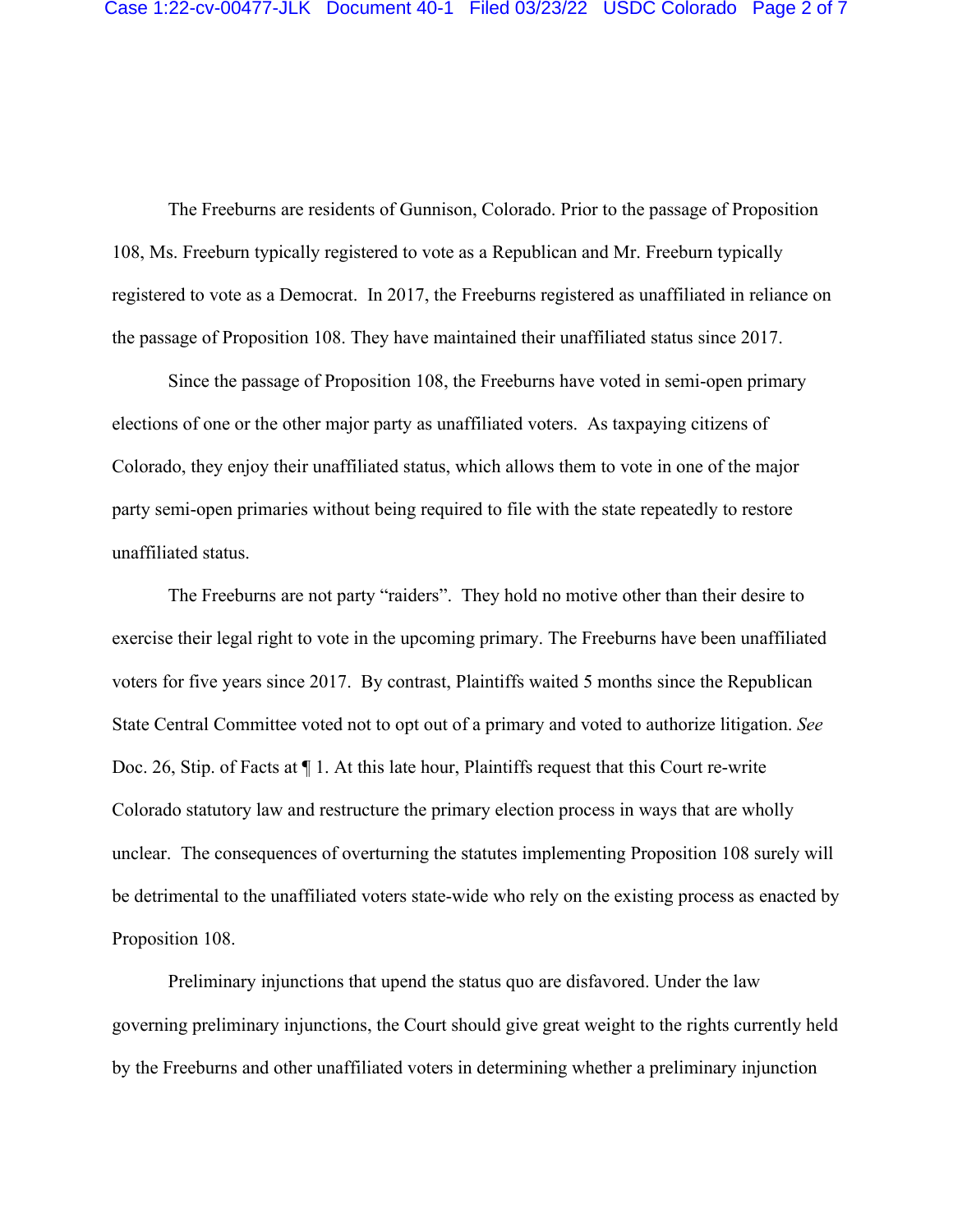serves the public interest and protects the status quo. If Plaintiffs prevail on their motion, the Freeburns and many others will lose their rights to maintain unaffiliated status and vote in one of the 2022 primaries. At a minimum, there will be confusion and chaos among unaffiliated voters due to an 11th hour change in Colorado election law.

The public harm that an injunction would inflict on the 1.7 million unaffiliated Colorado voters including the Freeburns far outweighs Plaintiffs' interest in obtaining an injunction at this late date.

#### **ARGUMENT**

The Republican State Central Committee *chose* not to opt out of a primary. It therefore *chose* to allow unaffiliated voters to participate in its primary. The Freeburns object to Plaintiff's request for the Court to interfere with the right of unaffiliated voters to participate in Colorado's semi-open primary elections.

1. The requested preliminary injunction is at odds with rights created by the procedure enacted by the State of Colorado and selected by the great majority of the Colorado Republican State Central Committee.

The parties stipulate that in September of 2021, the Colorado Republican Party's State Central Committee voted to hold a semi-open primary in 2022, and thus knowingly conveyed unaffiliated voters such as the Freeburns the right to help determine which Republican candidate will appear on the ballot in the general election. Doc. 26, Stip. of Facts at  $\mathbb{Z}$ . In light of that vote, the Freeburns obtained a right to vote in the Republican primary if they wished. "It has been repeatedly recognized that all qualified voters have a constitutionally protected right to vote and to have their votes counted". *Reynolds v. Sims*, 377 U.S. 533, 554 (1964) (citations omitted). The right to vote is regarded as a "fundamental political right,…preservative of all rights." *Yick*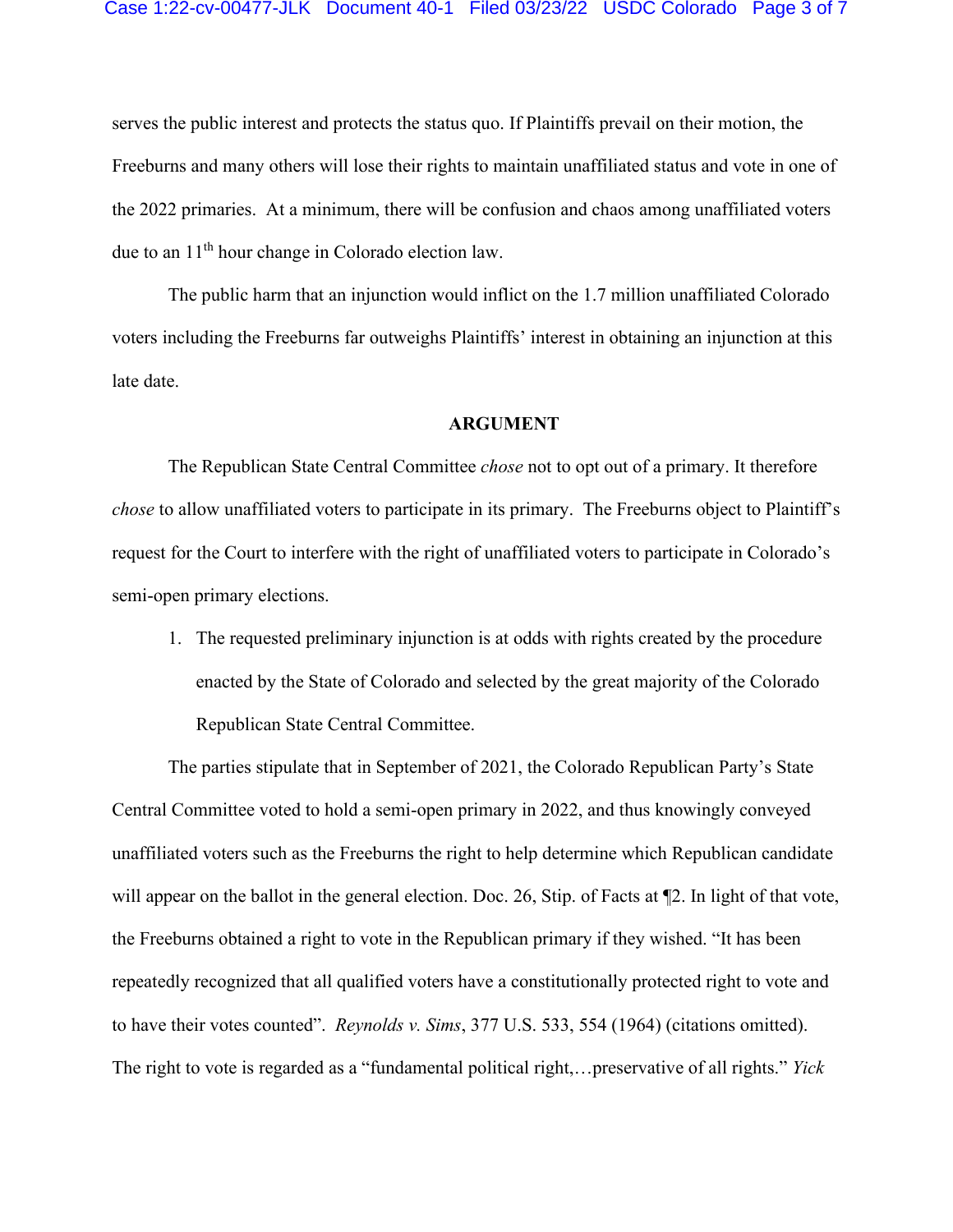*Wo v. Hopkins*, 118 U.S. 356, 370 (1886). "It is beyond cavil that 'voting is of the most fundamental significance under our constitutional structure.'" *Utah Republican Party v. Cox*, 892 F.3d 1066, 1076 (10th Cir. 2018) (quoting *Burdick v. Takushi*, 504 U.S. 428, 433 (1992)). Plaintiffs' party knowingly granted the Freeburns and similarly unaffiliated voters a right to vote in the Republican party primary. While they may disagree with the vote of their party, Plaintiffs cannot to overturn the vote through these proceedings.

Here, the statutes implementing Proposition 108, including those providing a political party with the choice to opt out of holding a primary, have been followed precisely as intended. "[W]hen the party's actions turn outwards to the actual nomination and election of an individual who will swear an oath not the protect the Party, but instead to the Constitution, and when the individual ultimately elected has the responsibility to represent all the residents in his or her district, the state acquires a manifest interest in that activity, and the party's interest in such activity must share the stage with the state's manifest interest." *Cox*, 892 F.3d at [1](#page-3-0)078.<sup>1</sup>

The vote of the members of the Colorado Republican Party's State Central Committee in September of 2021 was in essence a vote to turn their party's nomination process "outward" to include unaffiliated voters such as the Freeburns. Notwithstanding the decision of their party, Plaintiffs seek to disenfranchise the Freeburns and the scores of unaffiliated voters who similarly intend to vote in the 2022 primaries. The Plaintiffs' requested relief puts the Freeburns' fundamental right to participate in the political process squarely at risk.

<span id="page-3-0"></span><sup>1</sup> In a related challenge to the Utah statute at issue in *Cox*, the Utah District Court held a portion of the statute that required a party to allow unaffiliated voters to vote in its primary unconstitutional because it forced the party to associate with unaffiliated voters. *Utah Republican Party v. Herbert*, 144 F.Supp.3d 1263, 1271-1282 (D. Utah 2015). However, here there is no *forced* association at all. Here, the statutes implementing Proposition 108 permit a party to opt out of holding a semi-open primary and the Republican Party voted to not opt out.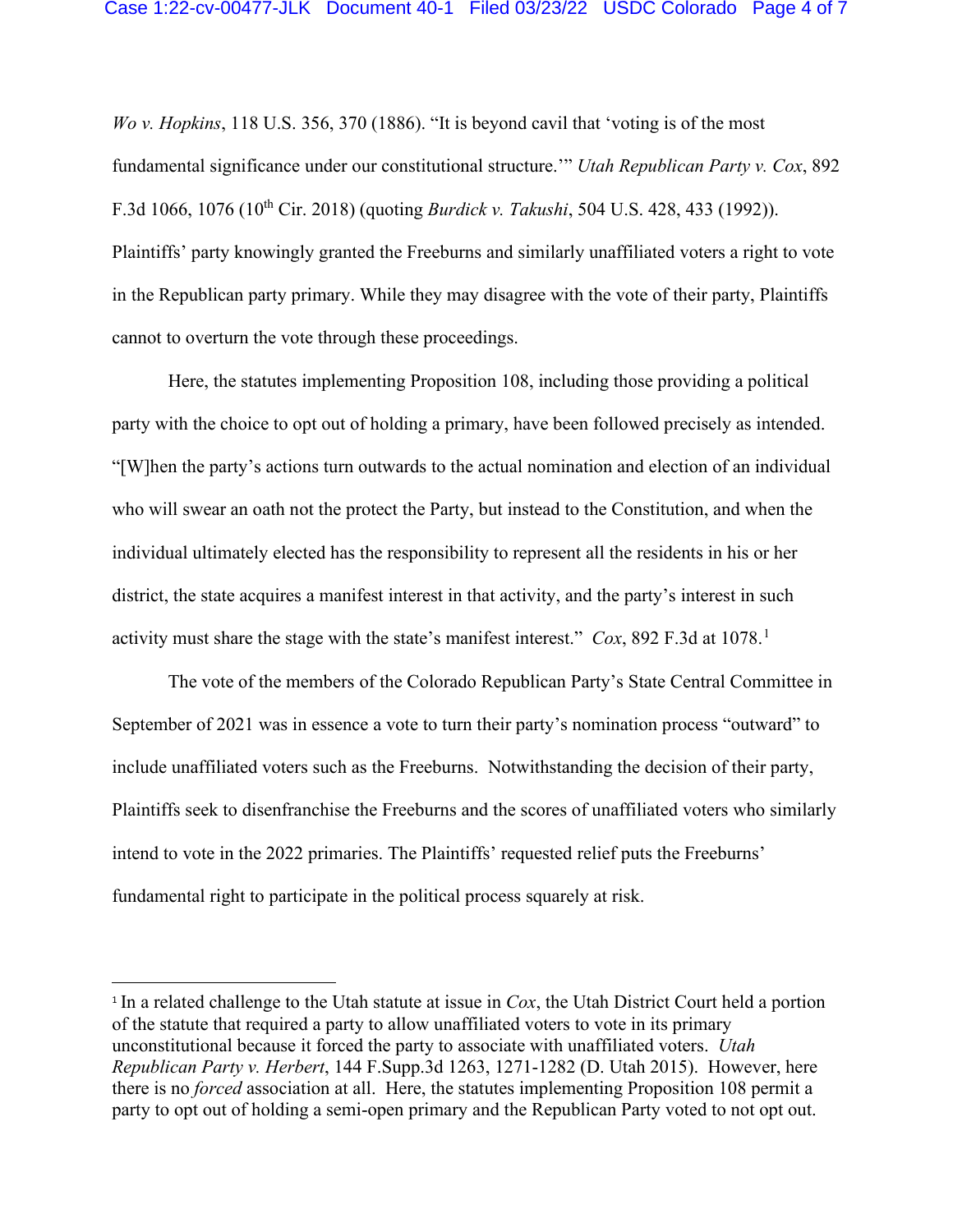2. The Freeburns' choice to vote in a party primary is itself an act of association that must be recognized.

Plaintiffs claim that their First Amendment right of association is violated by allowing unaffiliated voters to vote in semi-open primaries. It has been recognized that the act of casting a ballot in primary election may "constitute a form of association that is at least as important as the act of registering." *Clingman v. Beaver*, 544 U.S. 581, 600 (2005) (O'Connor, J., concurring). In her concurring opinion in *Clingman*, Justice O'Conner wrote that "[p]rimary voting is an episodic and sometimes isolated act of association, but it is a vitally important one and should be entitled to some level of constitutional protection." *Id*. at 602. Plaintiffs give no consideration to the other forms and degrees of party association implicated by the current statutory scheme.

Further, "anyone can join a political party merely by asking for the appropriate ballot at the appropriate a time." *Id*. at 591 (citing *California Democratic Party v. Jones,* 530 U.S. 567, 596 (2000)(Stevens, J., dissenting)). Prior to Proposition 108, the Freeburns would have been free to participate in the Republican primary by affiliating at the time they voted. Proposition 108 simply allows the Freeburns to participate without changing registered affiliation, alleviating the potential confusion and administrative burden on the voters and the State created by the unnecessary switching of registered affiliation status of voters that prefer to maintain unaffiliated status.

When viewed in this light, the Freeburns' vote in the 2022 Republican primary is itself an act of association that the Court can and should consider when determining whether Plaintiffs are entitled to a preliminary injunction.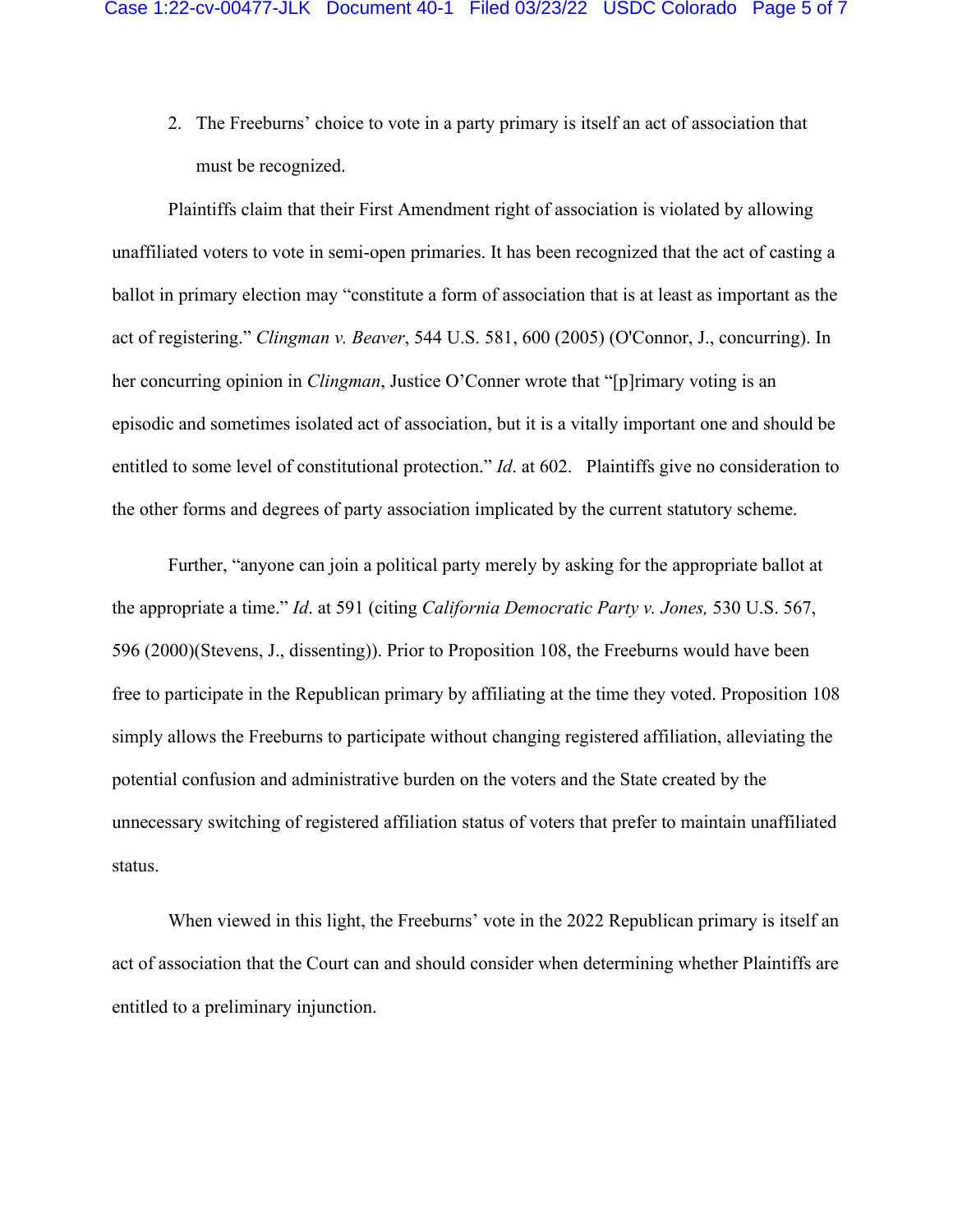3. The requested preliminary injunction is adverse to the public interest.

In order to grant Plaintiffs' motion for preliminary injunction, the Court must find among other things that that the injunction isn't "adverse to the public interest." *Beltronics USA, Inc. v. Midwest Inventory Distrib., LLC*, 562 F.3d 1067, 1070 (10th Cir. 2009); *Free the Nipple-Fort Collins v. City of Fort Collins, Colorado*, 916 F.3d 792, 797 (10th Cir. 2019). A preliminary injunction is heavily disfavored where it upends the status quo. *Free the Nipple-Fort Collins*, 916 F.3d at 797.

It would be squarely against the public interest to potentially disenfranchise approximately 1.7 million Colorado voters. At a minimum, a preliminary injunction would throw the 2022 primary into chaos when it comes to the participation of currently unaffiliated voters and whether and how they are able to participate in the primaries. To preserve the Freeburns' right to vote in the 2022 primaries as unaffiliated voters is to preserve the status quo.

The Freeburns have relied on Proposition 108 since its passage in 2016 to vote in Colorado's semi-open primaries as unaffiliated voters. Their right to vote in the 2022 Republican Primary was confirmed when the party voted to hold a primary. Their reliance is well founded and should be recognized as the Court weighs whether to grant a preliminary injunction.

The Freeburns respectfully urge the Court to weigh the harm to them and similarly situated unaffiliated voters if a preliminary injunction issued and to deny Plaintiffs' motion.

Respectfully submitted this 23rd day of March, 2022.

# **SAGAL LAW, LLC**

*s/ Roger Sagal*  Roger Sagal Sagal Law, LLC 241 S. Elizabeth Street P.O. Box 1168